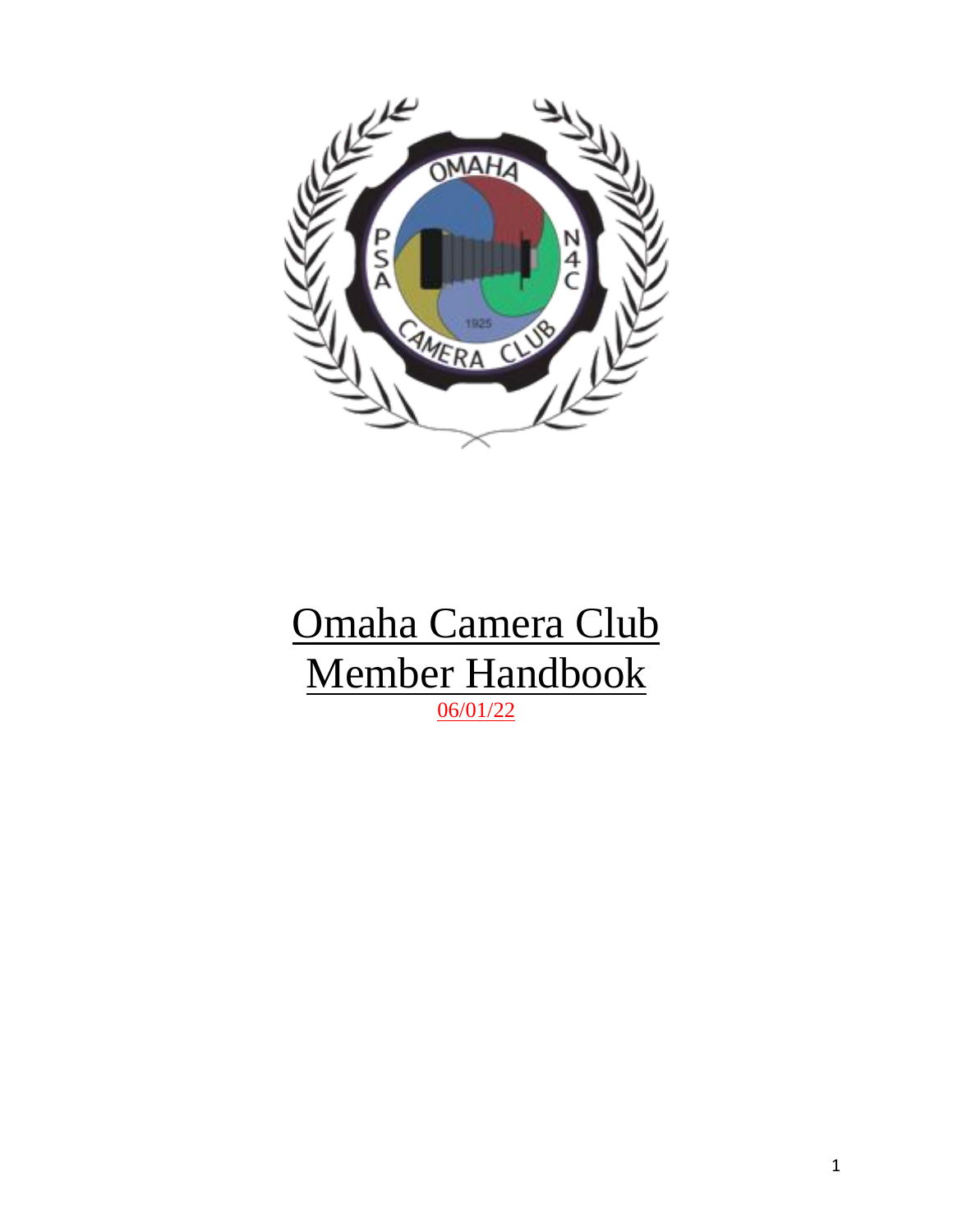# **Table of Contents**

| $\overline{\phantom{0}}$<br>-<br>Special note for Nature Images and Journalism Images12 |
|-----------------------------------------------------------------------------------------|
|                                                                                         |
|                                                                                         |
|                                                                                         |
|                                                                                         |
|                                                                                         |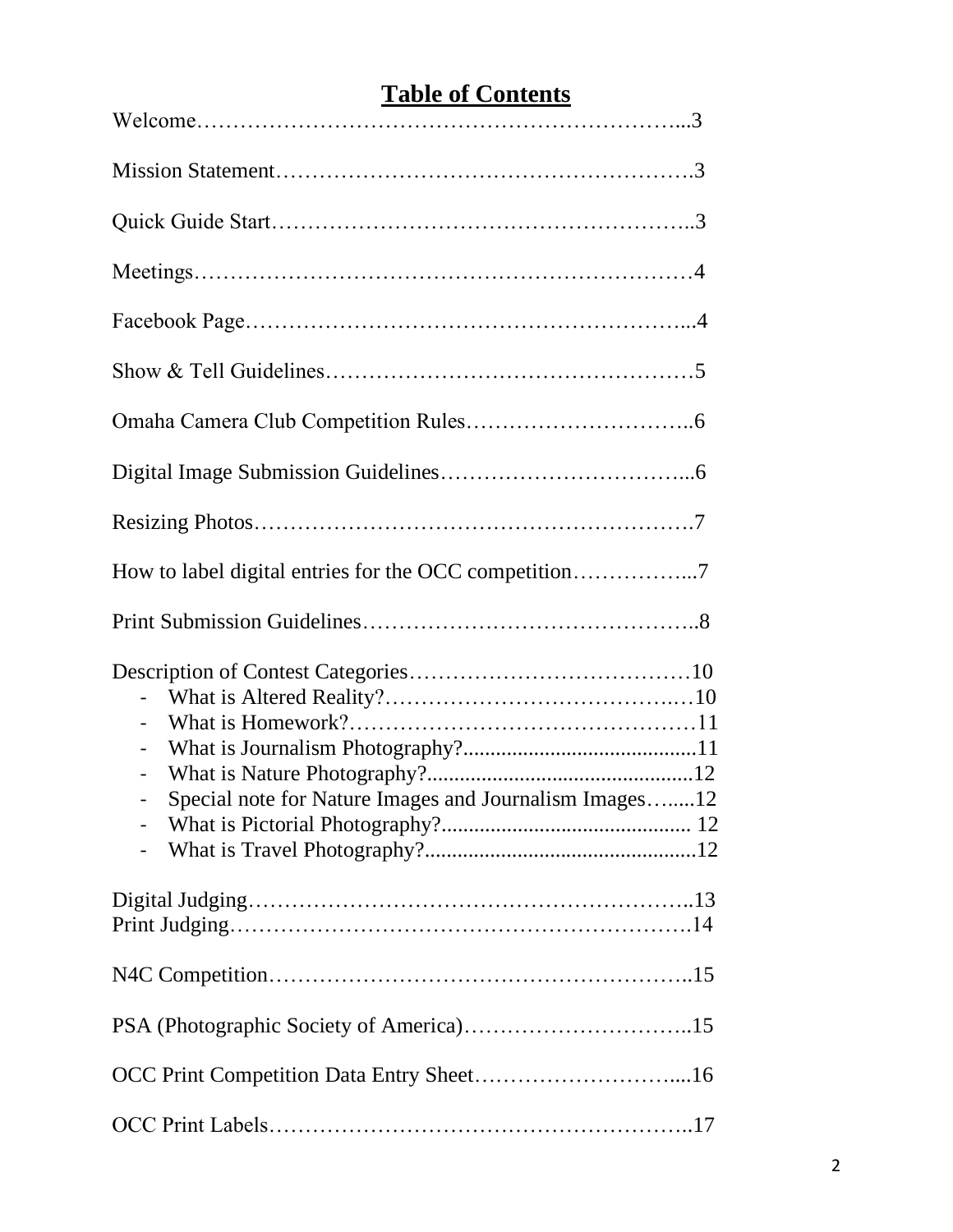## *Welcome*

The Omaha Camera Club (OCC) was founded in 1925 and is an informal association of individuals who enjoy taking and



making photographic images. The Club, through mutual fellowship and formal and informal educational experiences, strives to encourage both excellence and a greater appreciation and enjoyment of this activity we call photography.

The Club provides an informal, friendly, and supportive environment for photographers at all levels of experience and with interests in all types of photographic imagery. The Club offers a means for members to develop and improve their photographic skills, to share ideas and knowledge, and to promote an interest in photography throughout the community through exhibitions and public events.

# **Our Mission Statement**

The mission of the Omaha Camera Club is to explore the connection between the eye, the camera, and the spirit by fostering the growth of artistic vision and technical knowledge.

# **Quick Start:**



### **Q: Where and When Do We Meet?**

A: We generally meet on the first and third Tuesday from 6:30 pm to 8:30 pm at Nebraska Methodist College of Nursing & Allied Health located at 720 N 87th St, Omaha NE. We are also meeting virtually via Zoom if you are unable to attend in person. *If you are not a member and would like to attend as a guest to check us out, send an email to occboard@gmail.com*

## **Q: What is the club's focus?**

A: Our club is focused on education and social activities. Our education is furthered by program presentations by outside guests and by our own members along with internal competition with member feedback. Social activities include photography focused gatherings and social events.

### **Q: What are the benefits of being a member?**

A: Membership will provide you with all notices of club programs, meeting and invitations to our social gatherings. You will be able to submit photographs for critical feedback from our members and be eligible to compete in photography contests within our club and at the regional level through North Central Camera Club Council (N4C).

### **Q: How much does it cost to be a member?**

A: Dues for 2021 are \$20 for an individual, \$25 for a family and \$10 for students age 23 and younger. Dues reduce by 50% effective July 1<sup>st</sup> each year.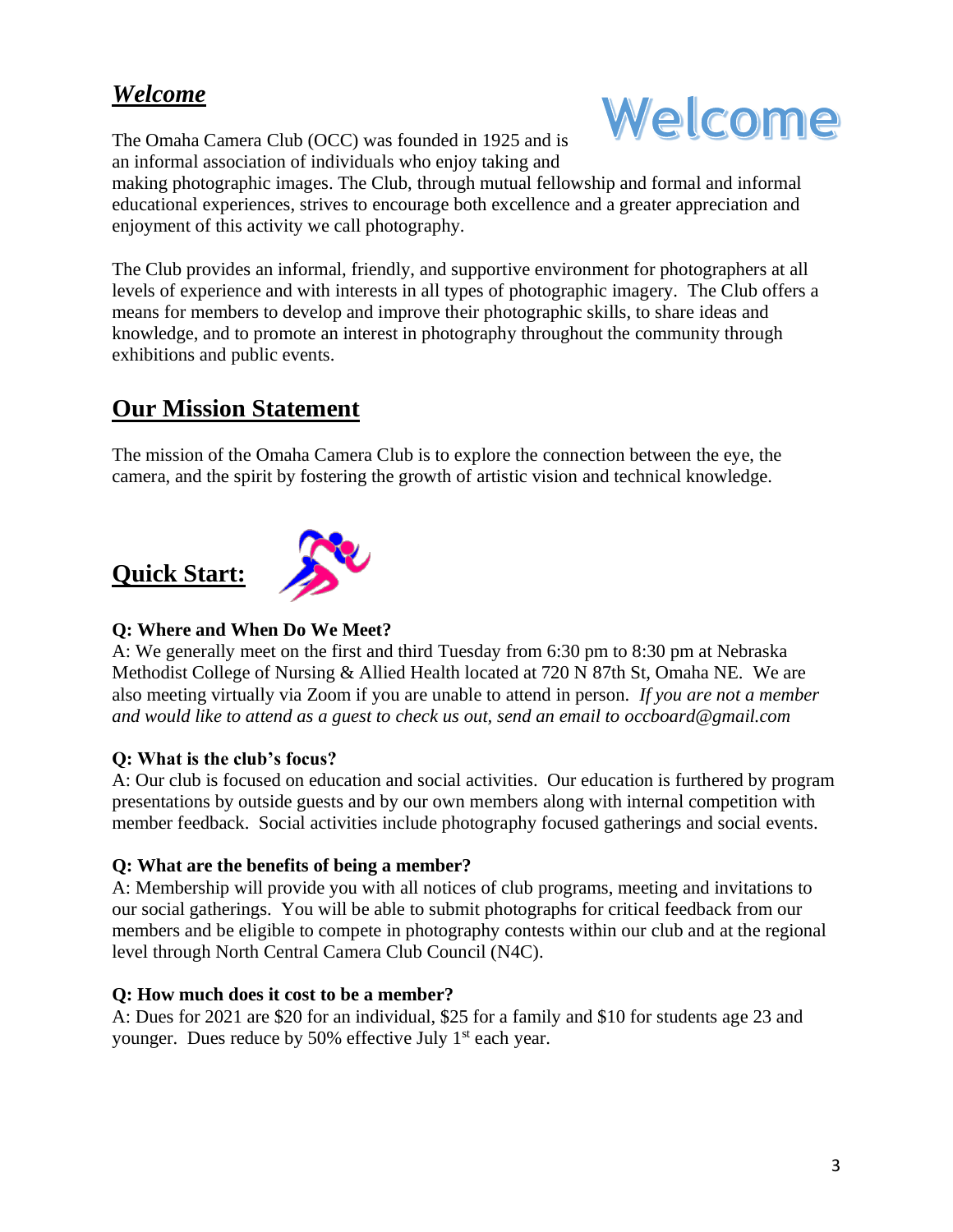#### **Q: How do I join?**

A: Complete your application and payment on our website: [https://www.omahacameraclub.net](https://www.omahacameraclub.net/)

 $\tilde{z}$ 

#### **Q: Who do I contact if I have more questions?**

A: Send an email to the president Don Otis at [occboard@gmail.com](mailto:occboard@gmail.com)

# The Following is the more detailed information:

## **Meetings**

Our club meets on the first and third Tuesdays from 6:30 pm to 8:30 pm January through May and September through November. We meet the first Tuesdays only in June, July, August and December. We meet at Nebraska Methodist College of Nursing and Allied Health located at 720 N. 87<sup>th</sup> St, Omaha NE. Many members show up beginning at 6:00 pm to socialize prior to our meeting.

Our current meeting format:

- The First Tuesday of the Month: We hold a short business meeting with announcements, then club chairs reporting any updates, review any old business and open up for new business. Following this we will have an informational or educational program which may be short or long followed by "Show & Tell" (see below).
- The Third Tuesday of the Month: Announcements are made along with any new information from our chairs. Following this we conduct our club's Competition Reveal where we share the submissions and recognize the winners of each category (see below).

## **Facebook Page:**

Our club has a **Facebook** page which while it is visible to the public, only members are allowed to post on it. The first time you access the web page you will be asked to provide your name so your membership status can be verified and then an invitation will be sent to you to join. After joining, you will have access to post comments.

The site is used by our members to share photographs, provide information about photo opportunities and solicit information from fellow members. We will also post reminders of upcoming events or deadlines for competition.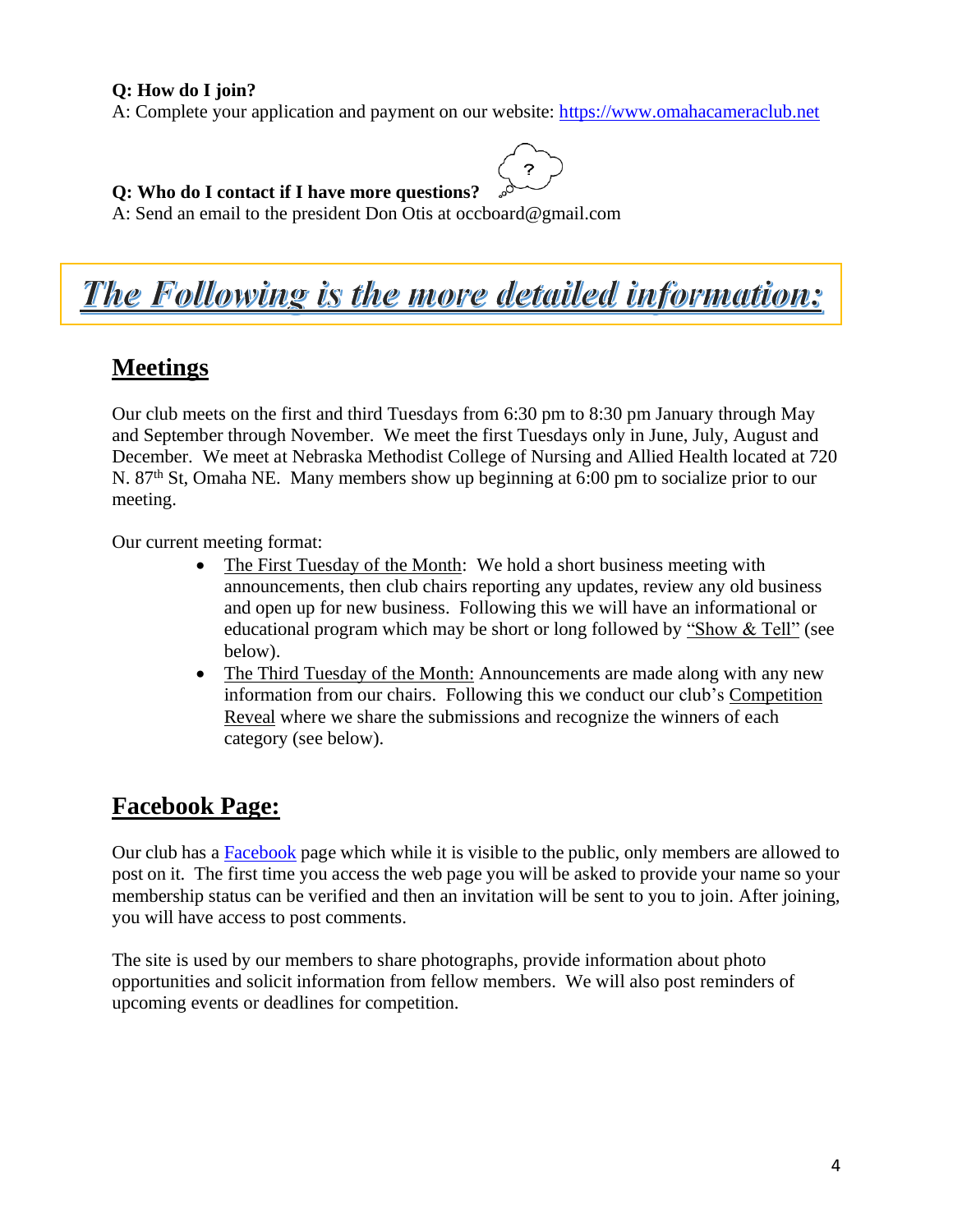## **Show & Tell Guidelines & Tips for Optimal & Efficient Showing:**

#### **Q. What is Show & Tell?**

A. "Show and Tell" is an opportunity to share some of your personal photographs with fellow members. It may be of a recent trip you took, an event you attended, a special project you are working on or just some family pictures of a celebration.

Photos can be shown by the member with or without the request for feedback/critique. It is an opportunity for members to invite feedback and discussion of their photos towards a goal of improvement.

#### **Q. How many photos should I submit?**

A. Generally up to 10, but only 2 or 3 if you would like specific feedback regarding them. Remember that we do have some time constraints and other members will want to share their photos during our meeting.

#### **Q. How should I submit photos?**

•

A. A link is sent out each month to the membership to allow members to submit photos to the club's PollUnit Account.

- Click on the Link to open up the PollUnit software.
	- o The link will give you the time period you are allowed to upload your images.
	- o You will need to load photos one at a time as described below.
	- o Click "Add Photo" to begin uploading images.

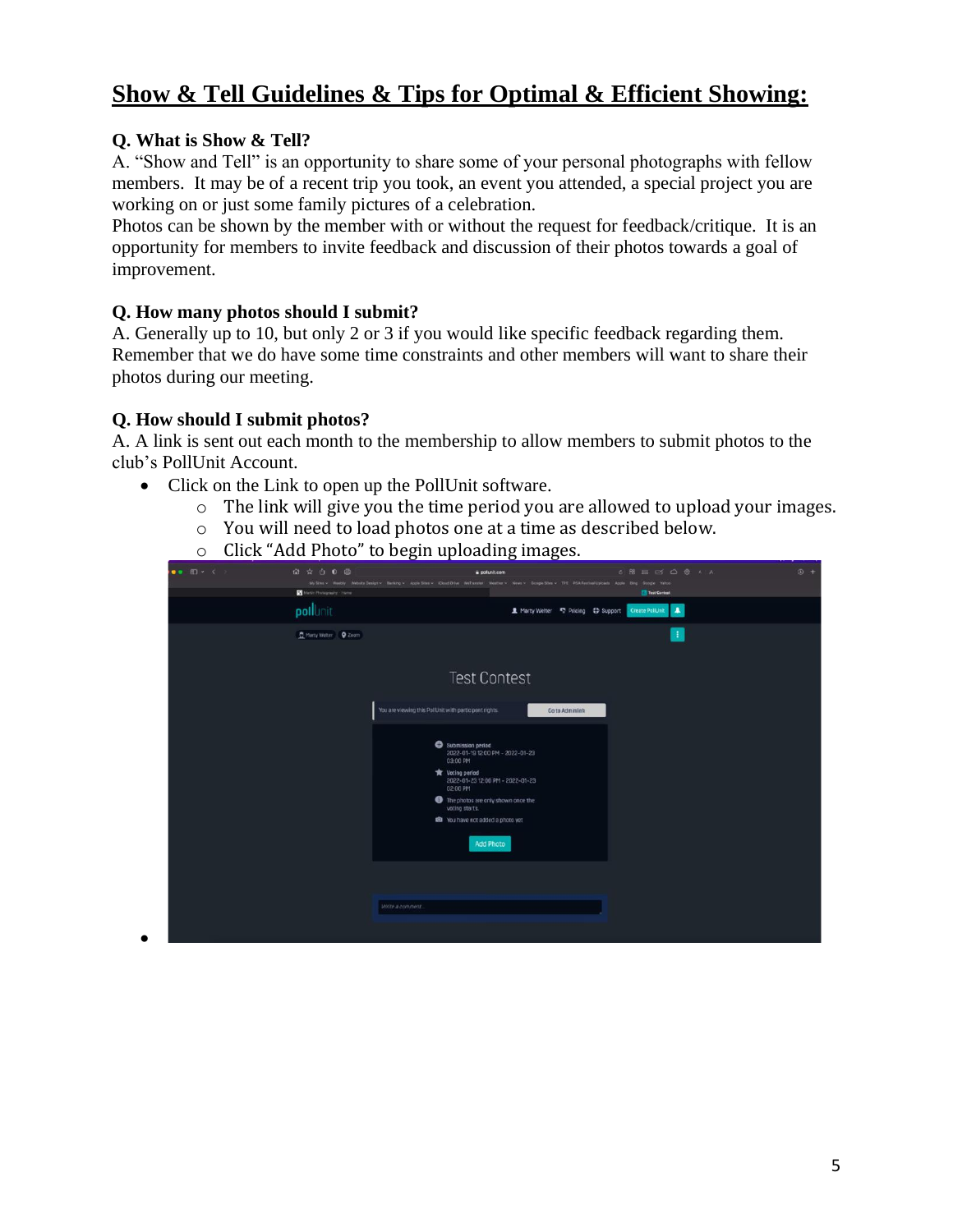|                                             | a pollunit.com                                                                                                                                                 | <b>c</b> 西 + 图 |
|---------------------------------------------|----------------------------------------------------------------------------------------------------------------------------------------------------------------|----------------|
|                                             | My Steu ~ Weebly Wabste Design ~ Banking ~ Apolo Stes ~ iDood Drive Wellrander Weather ~ News ~ Coople Stes ~ TPE PSA Festival Uploads Apole Bing Google Yahoo |                |
| Home   Rural Wisconsin Virtual Cernera Club |                                                                                                                                                                | Test Contest   |
|                                             |                                                                                                                                                                |                |
|                                             |                                                                                                                                                                |                |
|                                             |                                                                                                                                                                |                |
|                                             |                                                                                                                                                                | $\mathbf{x}$   |
|                                             | Create new Photo                                                                                                                                               |                |
|                                             |                                                                                                                                                                |                |
|                                             |                                                                                                                                                                |                |
|                                             | Seiect file                                                                                                                                                    |                |
|                                             | The file size must not exceed 2.0 MB.                                                                                                                          |                |
|                                             | Title"                                                                                                                                                         |                |
|                                             |                                                                                                                                                                |                |
|                                             | Yes, I accept the conditions for uploads                                                                                                                       |                |
|                                             | Save                                                                                                                                                           |                |
|                                             |                                                                                                                                                                |                |
|                                             |                                                                                                                                                                |                |
|                                             | The number of submissions per participant is limited to 2.<br>You can add 2 more photos.                                                                       |                |
|                                             |                                                                                                                                                                |                |
|                                             | You can delete your newly created Photo as long as no one                                                                                                      |                |
|                                             | has voted for it.                                                                                                                                              |                |
|                                             |                                                                                                                                                                |                |
|                                             |                                                                                                                                                                |                |
|                                             |                                                                                                                                                                |                |
|                                             |                                                                                                                                                                |                |
|                                             |                                                                                                                                                                |                |

- o Click "Select File" and locate the photo you wish to add.
- o Once you have your file> click "Upload"

| <b>ロ</b> ・介<br>0 2 3 3 4 6<br>$\sim$ $\sim$<br>Home I Rural Wisconsin Virtual Camera Club | pollunit.com<br>My Sites v Weebly Website Design v Banking v Apple Sites v ICloud Drive Welfansler Weather v News v Google Sites v TPE PSA Festival Uploads Apple Bing Google Yahoo | <b>c</b> 凸 + 器<br>Test Contest |
|-------------------------------------------------------------------------------------------|-------------------------------------------------------------------------------------------------------------------------------------------------------------------------------------|--------------------------------|
|                                                                                           | $\mathbf{x}$                                                                                                                                                                        |                                |
|                                                                                           | Create new Photo                                                                                                                                                                    |                                |
|                                                                                           |                                                                                                                                                                                     |                                |
|                                                                                           | C:\/ehepath\Rapid City Photo Fest 20.<br>Select file<br>The file size must not exceed 2.0 MB.                                                                                       |                                |
|                                                                                           | Title"<br>Rapid City Photo Fest 2021_0043                                                                                                                                           |                                |
|                                                                                           | Yes, I accept the conditions for uploads<br>Save                                                                                                                                    |                                |
|                                                                                           | The number of submissions per participant is limited to 2.<br>You can add 2 more photos.                                                                                            |                                |
|                                                                                           | You can delete your newly created Photo as long as no one<br>has voted for it.                                                                                                      |                                |

- o Give the Image a Title that starts with your three initials and then a number.
	- i.e., Nancy Ann Johnson would be NAJ-1
- o Insert your name as "Photographer"
- o Accept the Conditions> Save

•

- To add another photo, repeat the above steps and increase the number following your initials.
- Review all the images to make sure they are correct.
- When finished, simply close your browser.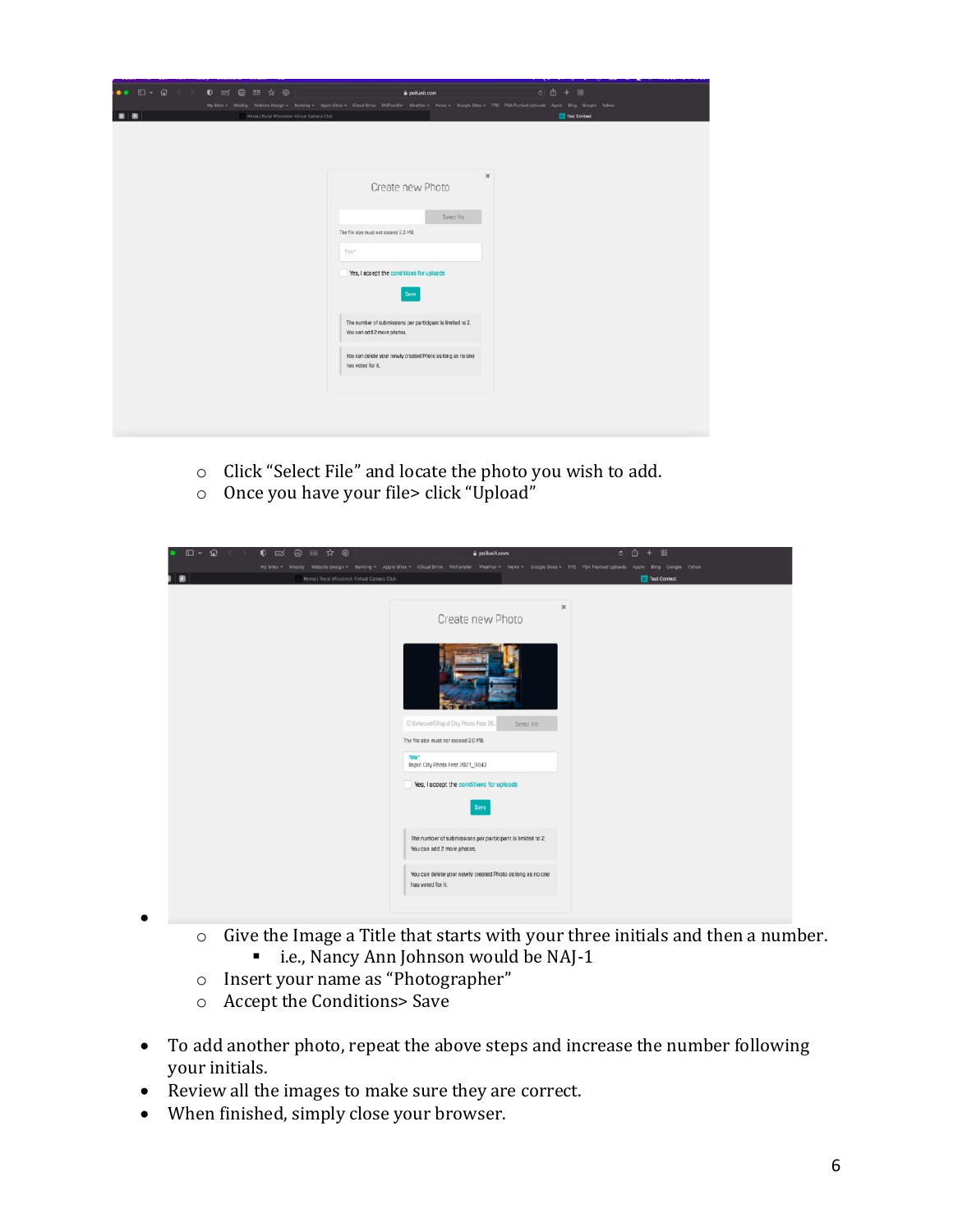#### **Q. What file type should I use?**

A. JPG is highly preferred. If you're concerned about data loss, try PNG.

#### **Q. Does file size matter?**

A. No, but maximum 1920 pixels on the long side is preferred. Smaller may not display well on the screen.

#### **Q. What if I want to do something different from the above?**

A. Go for it. Your participation is most important.

#### **Q. I just take pictures and all this geek stuff confuses me. What should I do?**

A. If you are confused you can reach out through our Facebook page, or send an email to the membership.

Please don't confuse these guidelines with the N4C or Club competition rules!

## **Competition**

Our members challenge themselves by submitting photographs to compete against other members on both a local and regional basis. Our local club competition events are held most months as described below. Additionally, our club is a member of the North Central Camera Club Council (N4C), an association of 37 clubs in an 11-state area. Like our club, N4C holds competition events most months and a full description is provided below.

# **Omaha Camera Club Competition Rules**



Our club holds digital contests in the months of January, February, March, May, September and November. We hold print contests in the months of April and October.

Club photo categories are:

- Altered Reality
- Homework (a different subject each month)
- Journalism
- Nature
- Pictorial
- Travel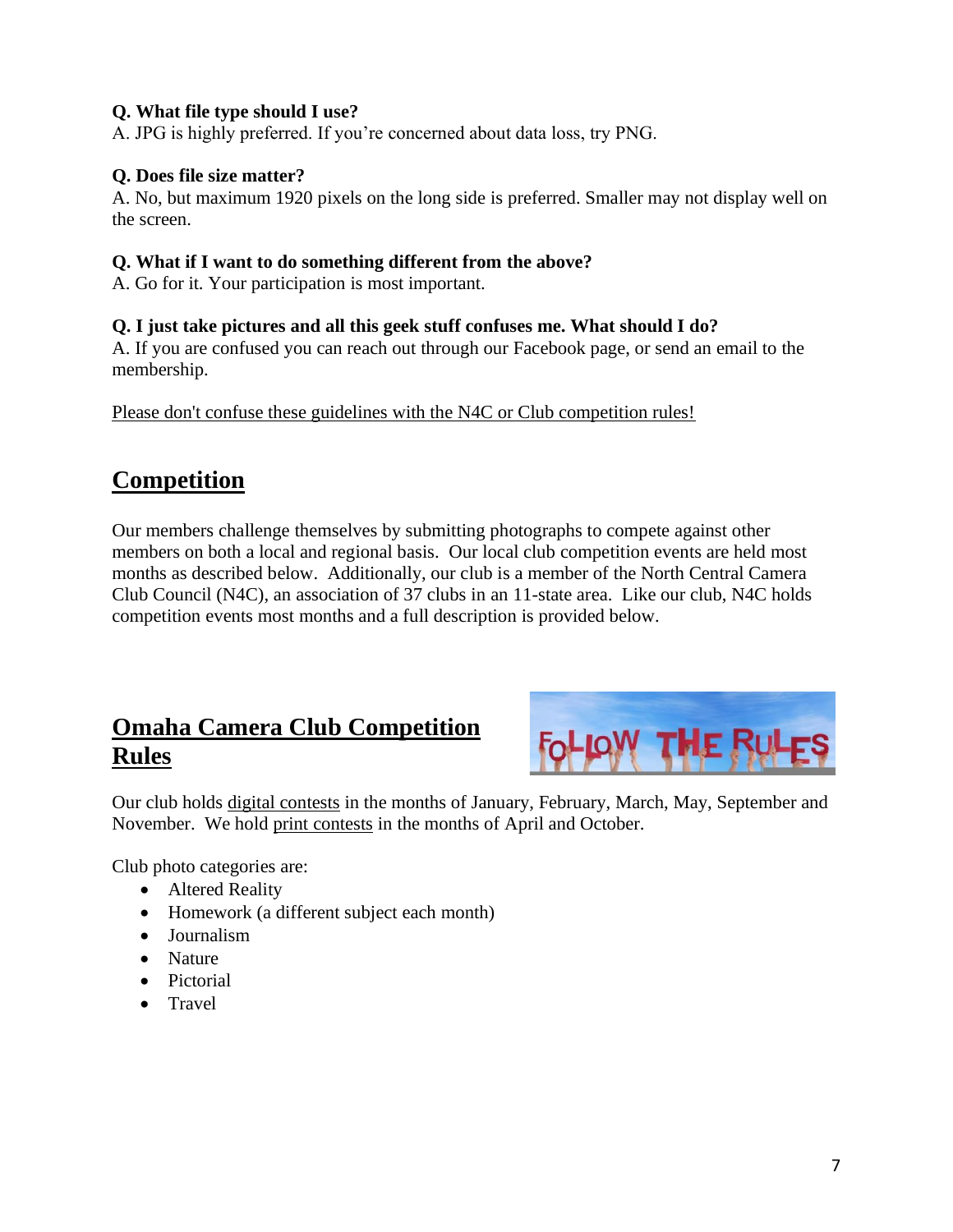# *Digital Image Submission Guidelines:*

Before you enter please read the Description of Contest Categories (below) to confirm eligibility. With the exception of Homework, our categories mirror the N4C categories. You can look at past entries at our OCC Smugmug site [\(https://occ.smugmug.com\)](https://occ.smugmug.com/) and winners of N4C at [\(http://n4c.us/Winner\\_Galleries.htm\)](http://n4c.us/Winner_Galleries.htm).

- File sizing, maximum 1920 pixels/side, and  $\leq$  750 KB overall file size
- sRGB color space
- Entry Deadline:  $1<sup>st</sup>$ of the Month.
- Number of Entries: 2 per category with a maximum of 6 overall.
- Reveal Night: 2nd meeting of the month (3rd Tuesday).
- All entries must be the work of the entering photographer.
- If you have questions, contact Allen Kurth at a[ekurth@yahoo.com](mailto:aekurth@yahoo.com)
- **All digital entries should be submitted to: [occdigitalcontest@gmail.com](mailto:occdigitalcontest@gmail.com)**

## **Resizing Photos:**

If you have questions on how to resize your photo in order to submit for competition, you might refer to one of the following videos: (Note: some of the videos are a bit dated but they can give you an idea of the process).

- Exporting from Lightroom CC: [https://www.youtube.com/watch?v=vqk6Qbb6F-](https://www.youtube.com/watch?v=vqk6Qbb6F-E&feature=youtu.be)[E&feature=youtu.be](https://www.youtube.com/watch?v=vqk6Qbb6F-E&feature=youtu.be)
- Lightroom Export Presets: <https://www.youtube.com/watch?v=mMB1Nbopqwo&feature=youtu.be>
- Exporting from Photoshop: <https://www.youtube.com/watch?v=BEqmSllYtp4&feature=youtu.be>

## **How to label digital entries for the OCC competition**

This is an example of a correctly named contest image.

#### **NE001,DP,Beautiful Sunset.jpg**

The image title has **three sections** separated by commas followed by the file type (.jpg)

In the example, the **first section** begins with **"NE001",**DP,Beautiful Sunset.jpg This is your personal N4C member number. You are assigned this number when you join the club. If you do not know your number, refer to your name in the club roster or contact N4C representative Nikki McDonald [nmcdonald@cox.net.](mailto:nmcdonald@cox.net)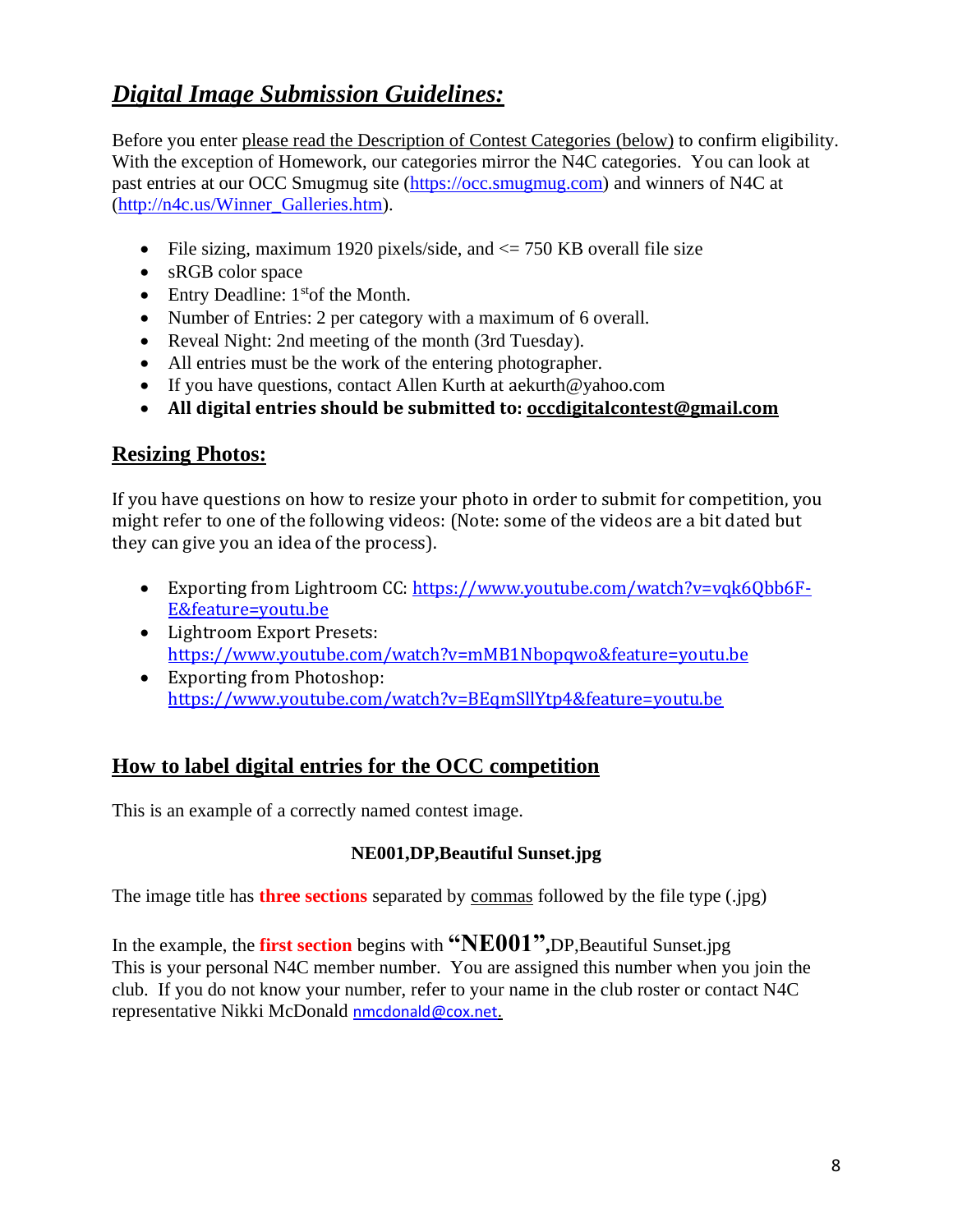

"Beautiful Sunset"

The **second section** of the example is NE001, "DP", Beautiful Sunset.jpg The "DP" in the example shows that you entered the image in the Pictorial category of the contest.

Our Categories are:

- $O$  DA = the Digital Altered Reality contest category
- $\circ$  DH = the Digital Homework contest category
- $\circ$  DJ = the Journalism contest category
- $\circ$  DN = the Digital Nature contest category
- $OP =$  the Digital Pictorial contest category
- $\circ$  DT = the Digital Travel contest category

The **third section** of the example is NE001,DP, **"Beautiful Sunset"**.jpg The "**Beautiful**  Sunset" is your image title. Spaces are only allowed within the title. Note: For Travel category, the name needs to include the state or nation where the picture was taken.

Lastly, when you save your image in a .jpg format, your computer will automatically insert the .jpg notation at the end of your image label, i.e. NE001,DP,Beautiful Sunset.**jpg**

When all the images are ready, prepare an email that includes your name and the month of the competition. Attach the images individually. The file sizes are small so you don't need to compress them into a zip file. If you are using an Apple PC – please attach rather than embedding the images.

• Send your OCC contest entries to **occdigital contest@gmail.com** by the first day of the contest month.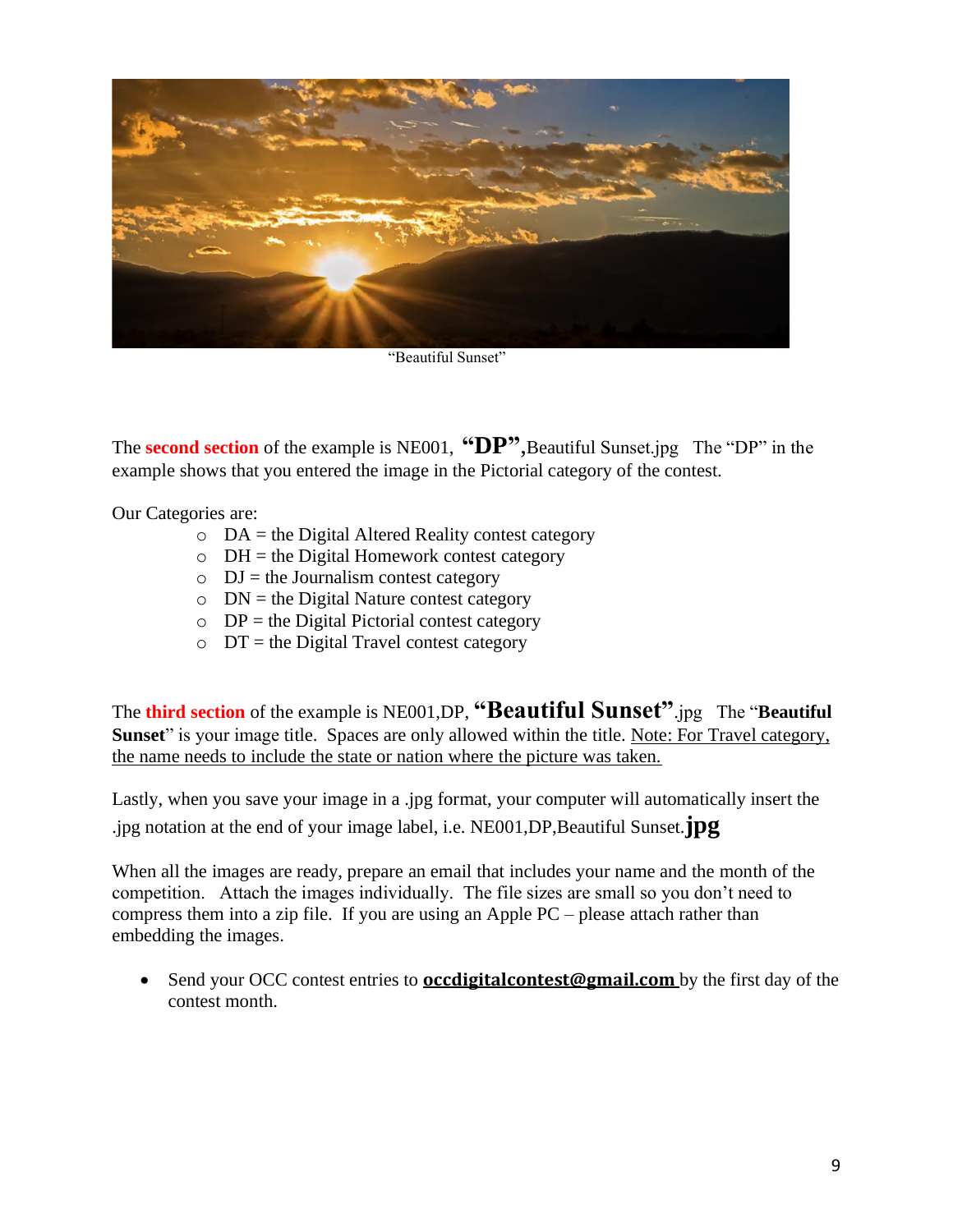# *Print Submission Guidelines:*

Print competition shall be held twice per year, spring & fall (generally April and October). The April Print Guidelines are under review. Our October Print Competition will be member judged and guidelines are below.

## **April Print Competition:**

*The guidelines for our April Print competition are under review and will be posted later.*

### **October "Member Judged" Print Competition:**

- The "members" judged" print competition shall be held in October of each year.
- Maximum of four (4) entries per member with no more than two entries in any one category.
- Minimum size is 8" x 8" and Maximum of 16" x 20" which includes the print and anything surrounding the print (mat board, frame, etc.)
- Do not display your name on the front of your entry.
- If you have questions, contact Donna Gray [\(graydj1956@gmail.com\)](mailto:graydj1956@gmail.com)



Deadline: First Tuesday in October:

- Email the name of your print(s) and the category you are entering your print(s) into to: Donna Gray (Graydj1956@gmail.com)
- Failure to submit by deadline will result in automatic disqualification.

#### Prior to evening competition:

- Complete an [OCC Print Label](https://www.omahacameraclub.net/uploads/3/8/9/9/3899066/occ_print_data_sheet___labels.pdf) and place it on the back upper left corner of your mounted print (see page 17 below for Print Label).
- This will ensure that it will be presented properly for judging and display.
- Contest Entrants will title their own images with a 3x5 card taped or glued to the back that extends beyond the print's edge with the title visible.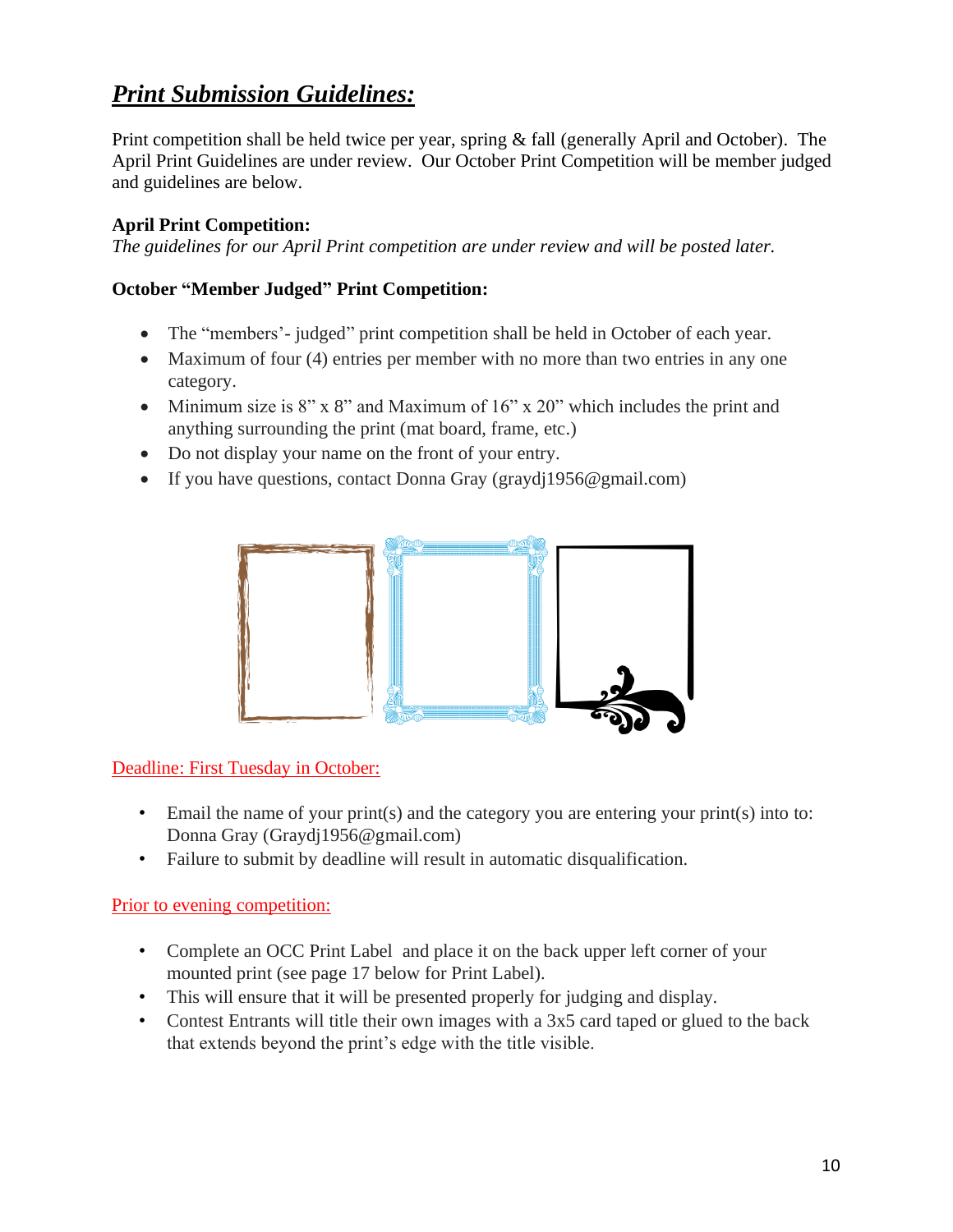**Winter Cardinal** 



Example of photo with title "Winter Cardinal" showing beyond print's edge.

### The Evening of Print Competition

- Contest entrants will bring their prints to the club meeting between 6:00 pm and 6:30 pm, remove any protective bag or covering and place them at the appropriate place/table
- A space will be set aside for each category on the contest tables. **Prints will not be allowed entry after 6:30 PM the date of the contest.**
- After prints are displayed, the membership comes through with a scoring sheet and awards 1 – 10 points for each photo. *(See Page 14 for how judging is conducted).* Contestants shall not score their prints. Prints receiving the most points are awarded 1st place, then 2nd place and finally 3rd place.
- The print committee then tabulates the results and winners are announced at the end of the meeting.
- All images will be shared with the membership to provide feedback with the last ones revealing 3rd place, 2nd place and 1st place.
- All the entrants then pick up their photos at the end of the meeting and take them home (no storage).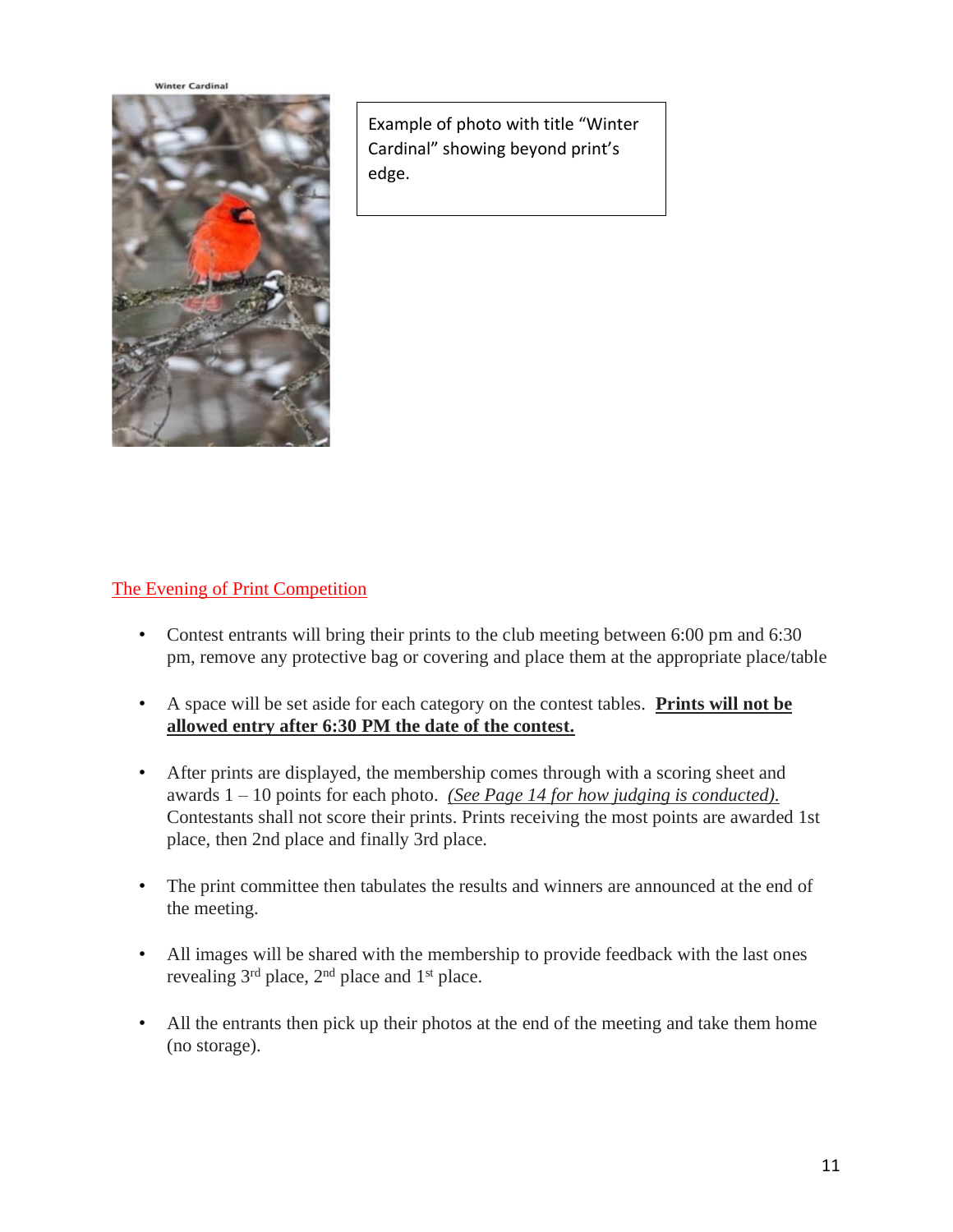# **Description of Contest Categories**

The following subject category definitions are presented as a guide to persons entering the monthly contests so that all entries may be judged fairly and equally. To some extent, their interpretation is subjective, and all judges have some personal biases. It is our intent to minimize these differences. These definitions are as clear and precise as we are able to state them, though it is not possible to cover all eventualities and answer all questions. Generally, those entries that conform most closely to the subject definitions have the greatest chance of success in the contests.

## What is Altered Reality Photography (**DA**)?

Altered Reality photography is an opportunity for those who dare to explore the experimental and creative forms of photographic expression. These will include, but not be limited to derived images, ultra-high contrast, black light, bas-relief, solarization, multi-images, trick lenses and filters, and other ways to alter the image to produce a new abstract effect. Just about anything goes. The important thing is the result, not the means to create it. This area of photography bridges between photographic realism and creative art. It is very difficult to judge and there are literally no rules to follow. Generally, concentration on form and color rather than detail in the image will help you succeed.

### What is Homework (**DH**)?

The Homework category refers to the monthly subjects determined by the OCC members during the business meeting each November. Subjects are selected for 12 months at a time and allow members a minimum of 12 months to capture. For example, during our November 2020 meeting, we selected twelve (12) subjects to be taken after January  $1<sup>st</sup> 2021$  for submission during the year 2022.

Our current Homework selections are:

| <b>Homework</b>      |                             |                             |  |
|----------------------|-----------------------------|-----------------------------|--|
| <b>Month</b><br>2022 |                             | 2023                        |  |
|                      | Pictures taken after 1/1/21 | Pictures taken after 1/1/22 |  |
| January              | Panorama                    | Architecture                |  |
| February             | Water                       | Lights & Shadows            |  |
| March                | Motion                      | Doors & Windows             |  |
| April                | Weather                     | Macro (print)               |  |
| May                  | <b>Trees</b>                | Monochrome                  |  |
| June                 |                             |                             |  |
| July                 |                             |                             |  |
| August               |                             |                             |  |
| September            | Night Photography           | Leaves                      |  |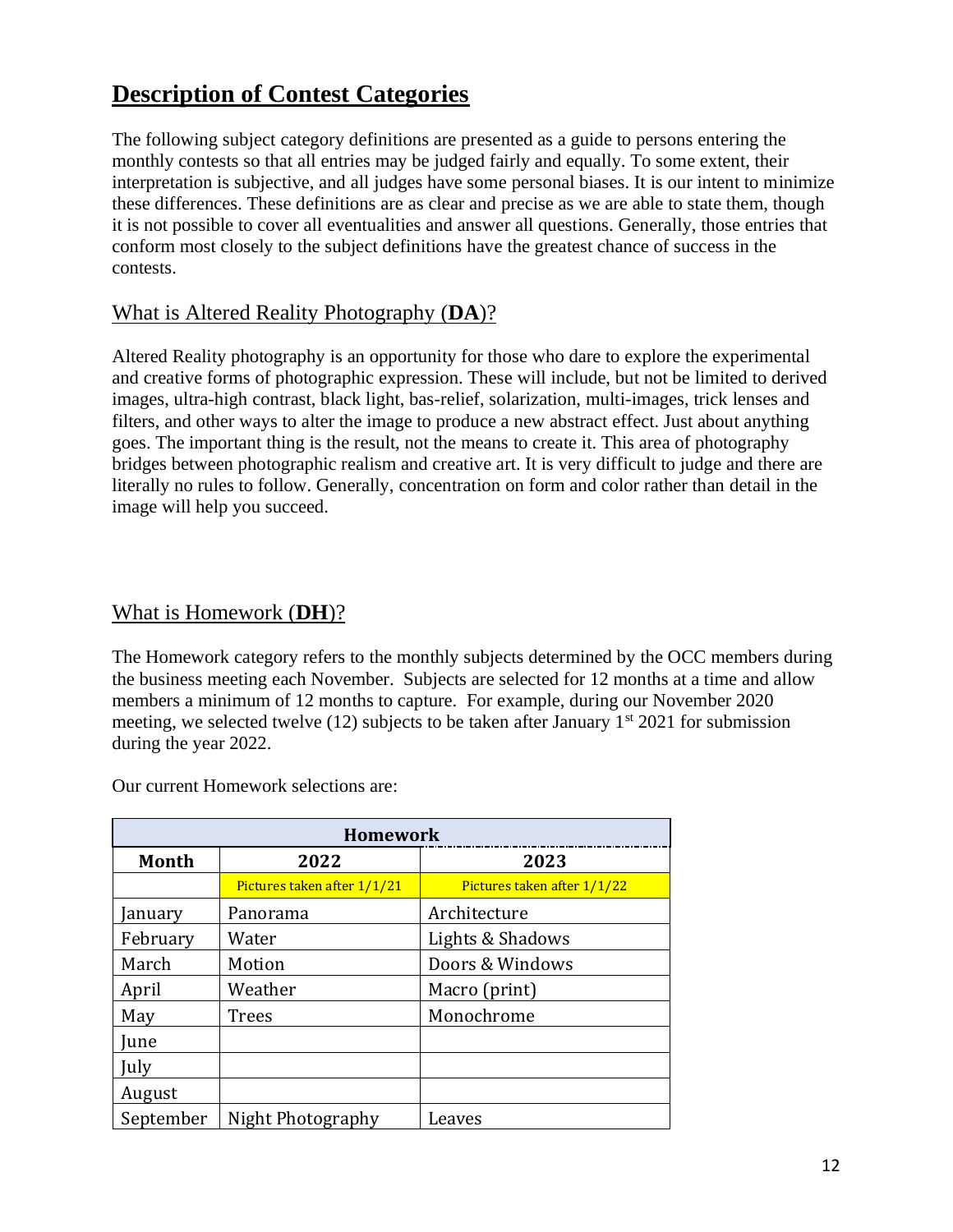| October          | <b>Street Photography</b> | Barns (print)            |
|------------------|---------------------------|--------------------------|
| November   Wings |                           | Geometric Shapes & Lines |
| December         |                           |                          |

## What is Journalism Photography (**DJ**)?

Journalism Photography or Photojournalism means simply the telling of a story by the use of a picture, or a sequence of related separate pictures arranged for presentation as a single entry. The type of photograph that one sees in the newspaper or magazines that depicts some event or activity is what is meant. The caption is important, but the best journalistic photographs tell their own stories and don't always need a caption. A good picture is, after all, worth more than a thousand words. An element of human interest is important and virtually essential for pictures to succeed in competition. Interest is paramount, but good composition and technique will often make the difference that decides the winners.

## What is Nature Photography (**DN**)?

- No photograph is worth the distress or injury to any wild creature.
- Nature photography is simply the recording of our natural world by some photographic means. Included are all branches of nature except Archeology and Anthropology.
- The hand of man shall not be present in any nature entry except where wild birds or animals have invaded man's world such as fence posts and other man-made objects freely adapted for use by wild creatures.
- Banding or tagging on nature subjects is acceptable. Photographs at bird feeders are not acceptable if any part of a man-made feeder is shown in the photograph.
- Photographs taken in zoos, animal farms or game farms are acceptable as long as the setting remains natural and the hand of man is not visible.
- Cultivated plants, domestic animals and pets are not acceptable and should be entered in other categories.

## Special note for Nature Images and Journalism Images

The only digital editing that can be allowed must fit with the N4C definition for acceptable Journalism or Nature images. In the interest of credibility, photographs which misrepresent the truth, such as manipulation to alter the subject matter, or situations which are set up for the purpose of photography, are unacceptable. No elements may be moved, cloned, added, deleted, rearranged, combined or changed in any way that affects the integrity of the image content. No manipulation or modification is permitted except resizing, cropping, selective lightening or darkening, and restoration of original color of the scene. No special effect filters can be added or applied, and any sharpening must appear natural.

## What is Pictorial Photography (**DP**)?

In Pictorial photography we are concerned with the artistic quality of the presentation of the subject rather than with the subject itself. Literally, all subjects qualify, but since "Interest"

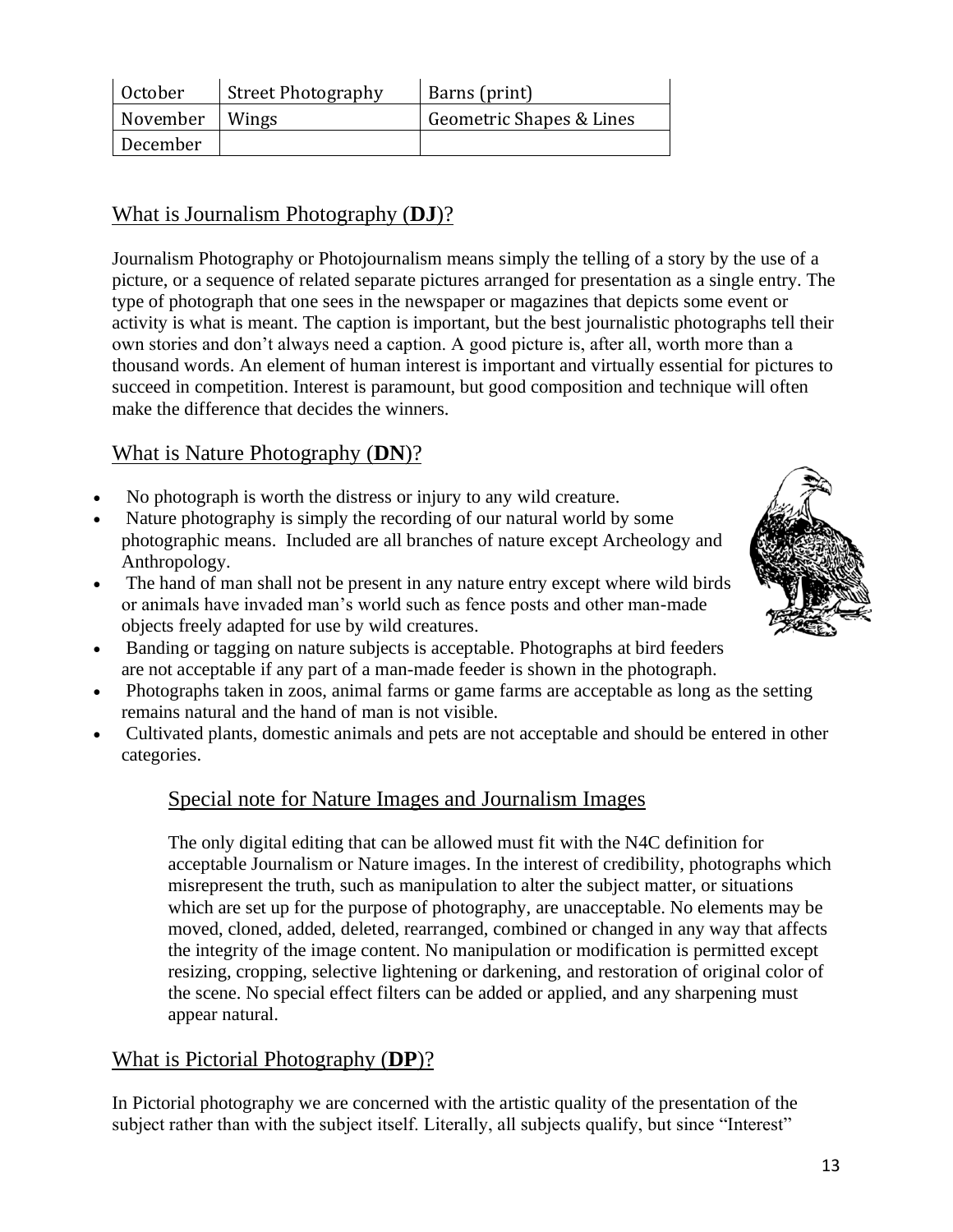accounts for one-third of the score, subjects that catch the viewer's eye will have an advantage. The judges will be seeking answers to the question, "Did the photographer simply record the subject, or did he/she through the photographic process enhance the viewer's interest in the subject?" Pictorialism may be accomplished by meticulous photographic technique, proper presentation, careful composition, or most likely all of these factors.

## What is Travel Photography (**DT**)?

Travel implies going to some place other than one's customary environment, and photo-travel photography suggests the photographic depiction of that new environment or the means used to get there. There is no definition of how far away that environment must be to qualify as "travel"

or how different that new environment must be. However, the judges will generally award prizes to those photographs that depict more exotic and unfamiliar places, even though such places are "home" to someone. Good photographic technique and particularly the ability to convey the feeling and flavor of the place visited will help you be a winner. Try to emphasize the character that makes the place unique from other places. Be sure to state the state or nation in the title where the picture was taken.



# **Judging**

### *How Digital Judging is Conducted:*

- Judges will be assigned at the discretion of the Chairperson. There will normally be three judges for the digital contests.
	- Judges are sent an email with judging instructions, score sheets and links to the images so they may review the selections in their homes.



- Each judge will score an image based upon Technique, Interest/Impact and Composition (TIC).
	- *Technique:* Focus, lighting, color rendition, exposure, print quality.
	- *Interest:* Originality, imagination, interpretation, subject, impact, mood, humor, etc.
	- **Composition:** Arrangement of all elements within the picture area so the subject matter is presented as a harmonious, well- balanced photograph.
- Each judge will have a total of ten points maximum to give each image. Judges determine if the image follows the category rules – if it doesn't they award the image a score of 1. If one of the images in the group belongs to the person judging, they need to score the image as 0 and indicate that it is their image.

•

•

• Guidelines: For the one score  $(2-10 \text{ points})$  methods the following scoring guideline would be used: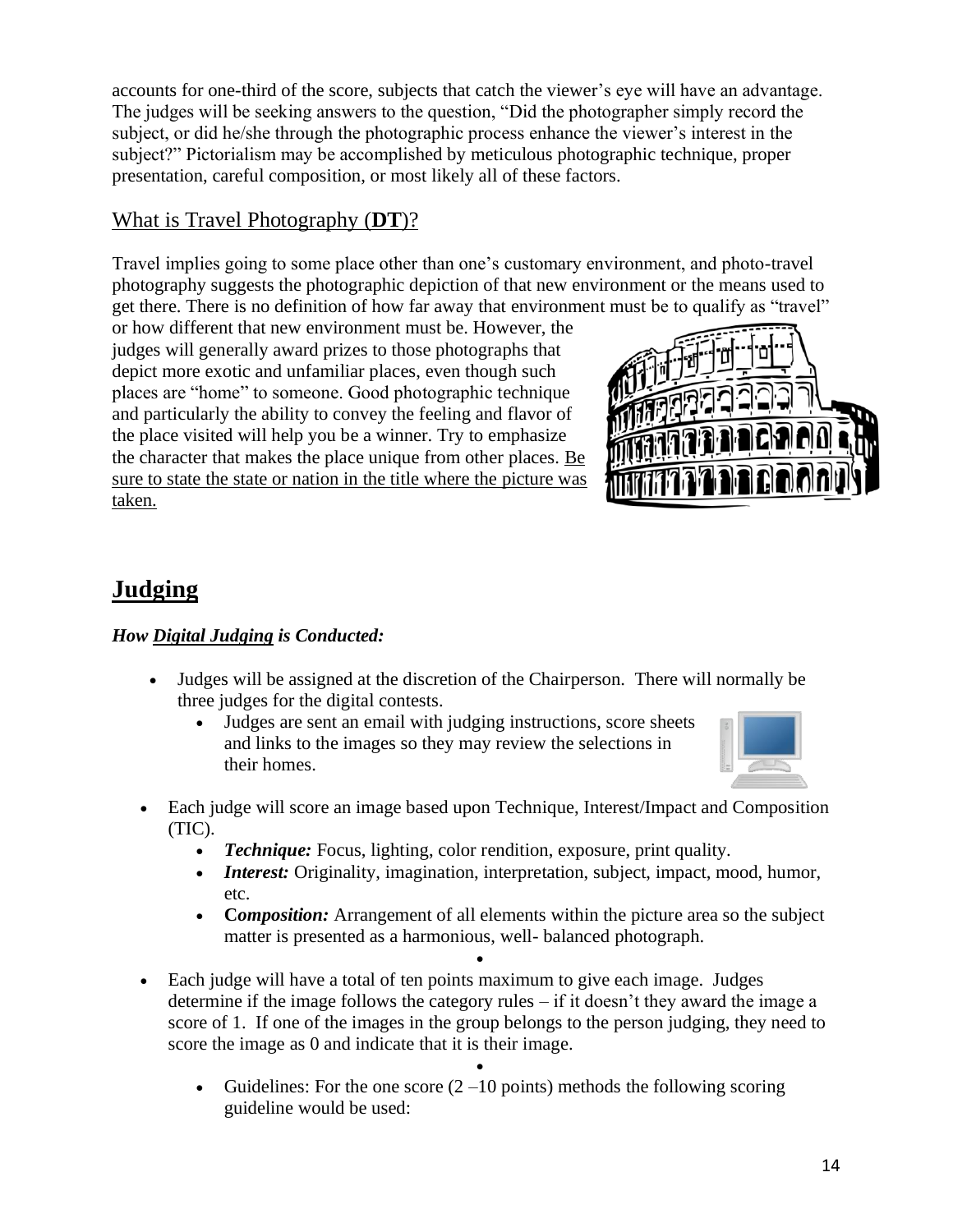- o 2,3 or 4 image weaker than most entries.
- o 5 or 6 marginally acceptable image.
- o 7 good acceptable image.
- o 8 very good image, close contender for an award.
- $\circ$  9 -10 worthy of consideration of a 1<sup>st</sup>, 2<sup>nd</sup> or 3<sup>rd</sup> place award.

(Note: Ideally at least one-third of the entries will be scored 7 to 10. To reduce the need for a tiebreaking, scores should be spread across the full range, preferably with less than one-third scored below 5).

- As soon as judging is complete the judges return the score sheets to the chairperson. The results are tallied. In cases where a judge had an image in the category, the scores of the other two judges are added together and divided by two. The result is the score used for the image. For example, suppose the scores were 0, 6 and 8. Six and eight would be added together (14) and divided by two  $=$  (7) This would make the image scores 7, 6 and 8 for a total score of 21. The chairperson will use the scores to determine  $1<sup>st</sup>$ ,  $2<sup>nd</sup>$  and  $3<sup>rd</sup>$ places.
- If there are ties for any of the awards, the chairperson will ask each of the judges to rank the images that tied. (If one of these images happens to belong to one of the judges – the judge will still need to rank the images.)
- The results are then forwarded to the Digital Competition Chair Allen Kurth.
- The contest results are shown during the second meeting of the month.
- You can view all the images and results at our SmugMug site <https://occ.smugmug.com/>
- You can help your fellow members by adding constructive comments to their images in the SmugMug site. You will need to be logged in to make comments. You can use your Facebook login here or your personal SmugMug login.

#### *How Print Judging is Conducted:*

**April Print Contest:** (This is under review and will be updated later)

#### **October Print Contest:**

- As our contest now allows for multiple formats (framed, e-mounts, acrylics, metal, etc.) the print will be judged on the total impact and artistic choices of presentation by the photographer.
- Each judge will score between 1 and 10 points for each image based upon Technique, Interest/Impact and Composition (TIC) plus Presentation.
	- o *Technique:* Focus, lighting, color rendition, exposure, print quality.
	- o *Interest:* Originality, imagination, interpretation, subject, impact, mood, humor, etc.
	- o C*omposition:* Arrangement of all elements within the picture area so the subject matter is presented as a harmonious, well- balanced photograph.

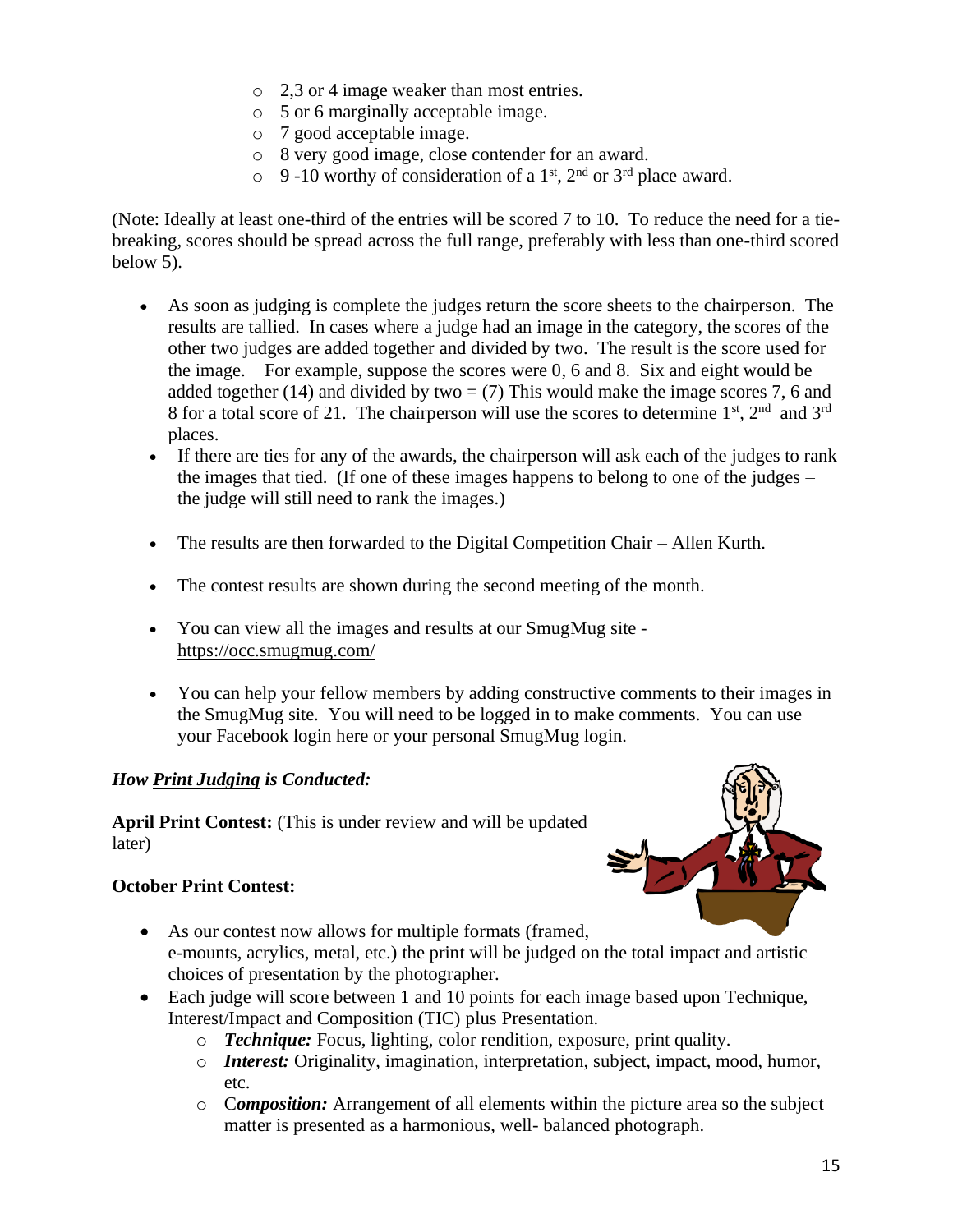- o *Presentation:* The overall effect of viewing the photograph.
- If a member judge determines that an entry does not satisfy the category, they will give the entry a score and place a "DQ" next to the score.
- Print Committee will review all images that receive a DQ to make a final determination on eligibility.

# **N4C Competition**

N4C was established in 1955 and the Omaha Camera Club was a founding member. Our club hosted the first convention which was held at the Joslyn Museum. N4C competition is competition among 37 clubs in a 11-state area. While their rules for submission are close to our club's, you should refer to the council's specific guidelines at [http://n4c.us/N4C\\_Contest\\_Rules\\_2020-2021.pdf](http://n4c.us/N4C_Contest_Rules_2020-2021.pdf) The major difference between N4C competition and our club's is that N4C has a "Black & White" category where we have substituted a "Homework" category.



Normally each member may submit one entry per category with a maximum of six entries per member AND a club quota of eight maximum within a category. When our club is asked to judge a category for N4C (e.g. Nature), then we are not allowed to submit entries for that category that month. This is made up in the following month when our club is allowed to double our Nature entries. When we have more entries from members than are allowed, we will have a runoff within the club to determine which will be submitted to N4C.

All entries for N4C should be submitted to Nikki McDonald at  $\leq$  comahan4c@cox.net and are due by the first of the month.

While N4C hosts both digital and print competition, our club currently only participates in the digital competition.

# **PSA (Photographic Society of America)**

Our club is an affiliate of Photographic Society of America of which the Omaha Camera Club was a charter member. The Photographic Society of America (PSA), founded in 1934, is a world-wide organization providing abundant resources for photographers, from the novice to the professional. PSA offers on-line learning, webinars, study groups, competitions, mentors and consultants. Membership is in over 80 countries, 5,000 members, 460 Camera Clubs and 12 Chapters across the United States.



You need to join PSA as an individual in order to access their member services. Please go to <https://psa-photo.org/index.php?home> for more information.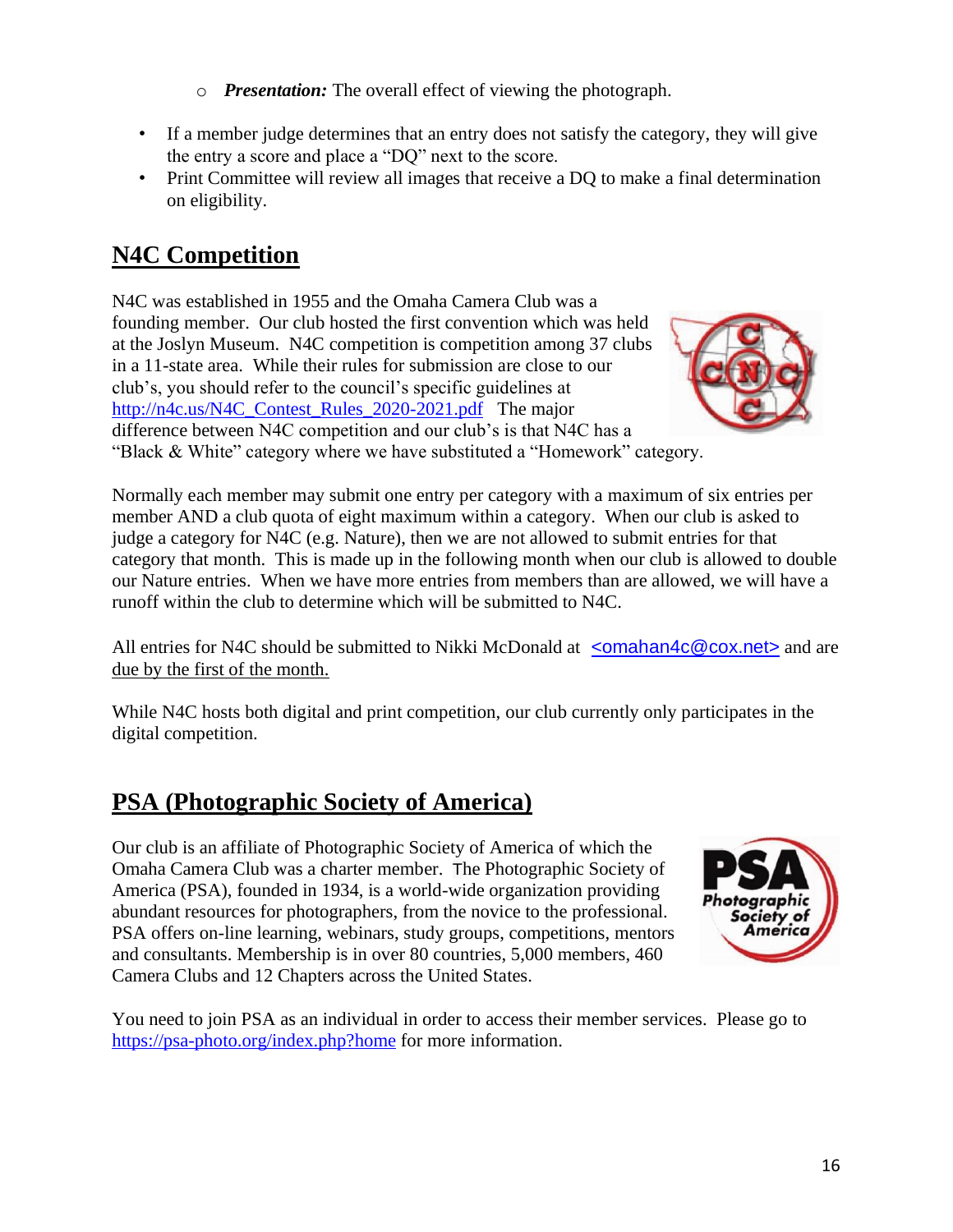# **OCC Print Competition Data Entry Sheet (Please Print)**

| $\bullet$                                              |          |                            | Maximum four (4) prints may be entered. |                                                                                              |
|--------------------------------------------------------|----------|----------------------------|-----------------------------------------|----------------------------------------------------------------------------------------------|
| No more than two (2) prints per category.<br>$\bullet$ |          |                            |                                         |                                                                                              |
| $\bullet$                                              | entries: |                            |                                         | Since it may be necessary to limit the total number of entries, please prioritize your print |
| <i>Category</i>                                        |          |                            |                                         | <b>Print Title</b>                                                                           |
|                                                        |          |                            |                                         |                                                                                              |
|                                                        |          |                            |                                         |                                                                                              |
|                                                        |          |                            |                                         |                                                                                              |
|                                                        |          |                            |                                         |                                                                                              |
|                                                        |          |                            |                                         |                                                                                              |
|                                                        |          |                            |                                         |                                                                                              |
| A                                                      |          | <b>Altered Reality</b>     |                                         |                                                                                              |
| H                                                      |          |                            | Homework (formerly assigned)            |                                                                                              |
| J                                                      |          | Journalism                 |                                         |                                                                                              |
| N                                                      |          | Nature                     |                                         |                                                                                              |
| $\mathbf P$                                            |          | Pictorial                  |                                         |                                                                                              |
| T                                                      |          | Travel (location required) |                                         |                                                                                              |